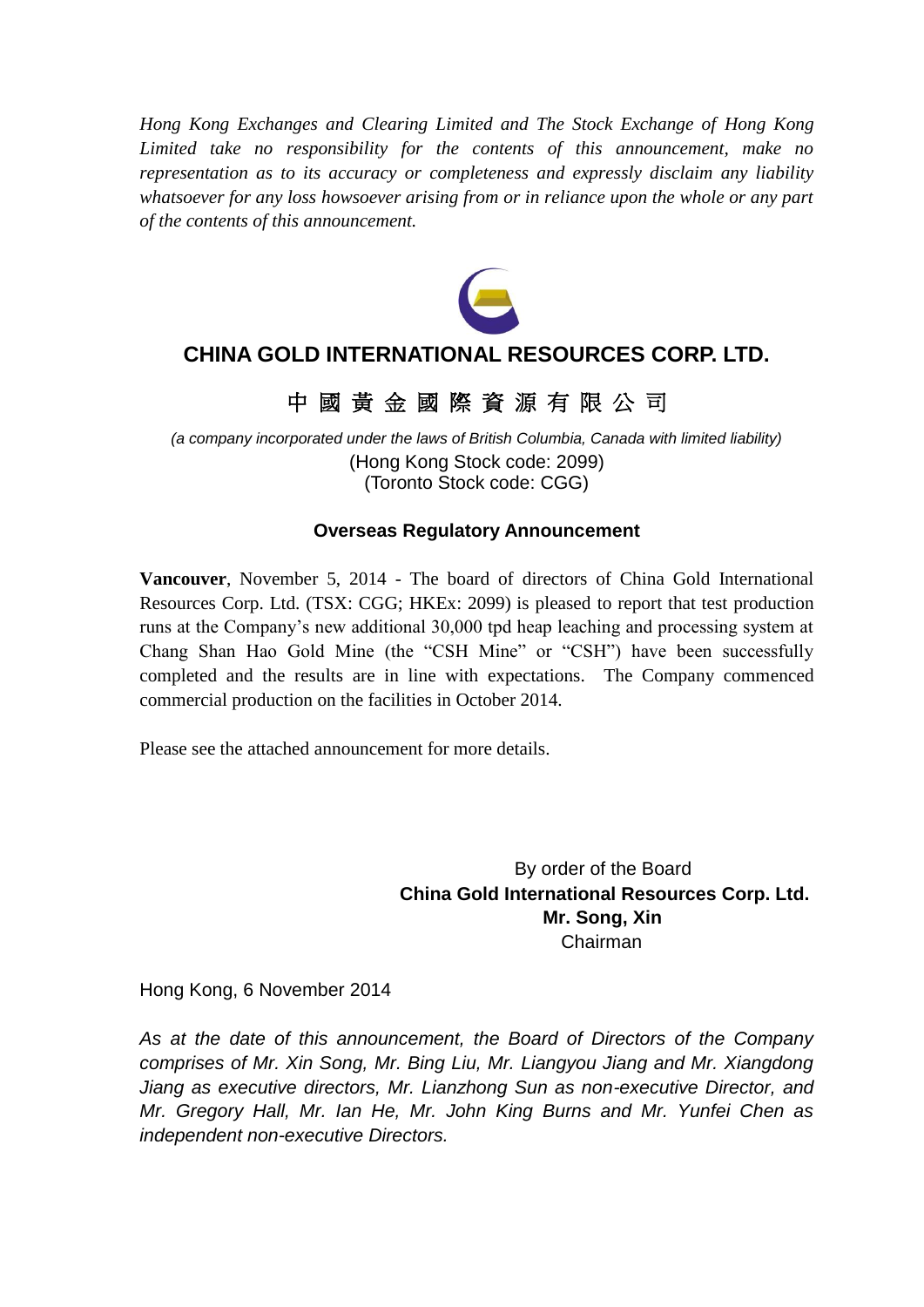# **China Gold International Resources Corp. Ltd.**

**\_\_\_\_\_\_**

#### **CSH Mine successfully completes test production on its new additional 30,000 tpd heap leaching and processing system and commences commercial production.**

VANCOUVER, November 5, 2014 - China Gold International Resources Corp. Ltd. (TSX: CGG; HKEx: 2099) (the "Company" or "China Gold International Resources") is pleased to report that test production runs at the Company's new additional 30,000 tpd heap leaching and processing system at Chang Shan Hao Gold Mine (the "CSH Mine" or "CSH") have been successfully completed and the results are in line with expectations. The Company commenced commercial production on the facilities in October 2014.

In 2014, the Company has gradually increased its mining rate from 30,000 tpd to 60,000 tpd to meet the newly expanded crushing capacity. The Company conducted extensive test runs on the new heap leaching and processing system. Successful production of approximately 6,241 ounces and 13,185 ounces of gold was achieved in August and September respectively on the new facilities. October output is expected to be higher.

The CSH Mine's gold production is expected to nearly double from its 2013 level of 131,418 ounces per annum to about 260,000 ounces per annum by 2016. As previously announced, the Company is expected to produce about 165,000 ounces of gold in 2014.

Mr. Bing Liu, the CEO and Executive Director of the Company, commented, "We are very content with rapid execution of our expansion plans and with successful testing results on the new facilities at CSH. CSH mine has made a tremendous progress to put the new facilities into commercial production. I would like to assure our board and shareholders that the Company is making significant efforts to fulfill our previously released production guidance."

### **Third Quarter 2014 Results**

The Company expects to announce its third quarter 2014 operational and financial results on November 14, 2014.

Analysts, investors, media and general public are encouraged to visit the Company's website, sedar.com or hkexnews.hk or contact the Company with any questions.

#### *About China Gold International Resources*

China Gold International Resources Corp. Ltd. is based in Vancouver, BC, Canada and operates both profitable and growing mines, the CSH Gold Mine in Inner Mongolia, and the Jiama Copper-Polymetallic Mine in Tibet Autonomous Region of the People's Republic of China. The Company's objective is to continue to build shareholder value by growing production at its current mining operations, expanding its resource base, and aggressively acquiring and developing new projects internationally. The Company is listed on the